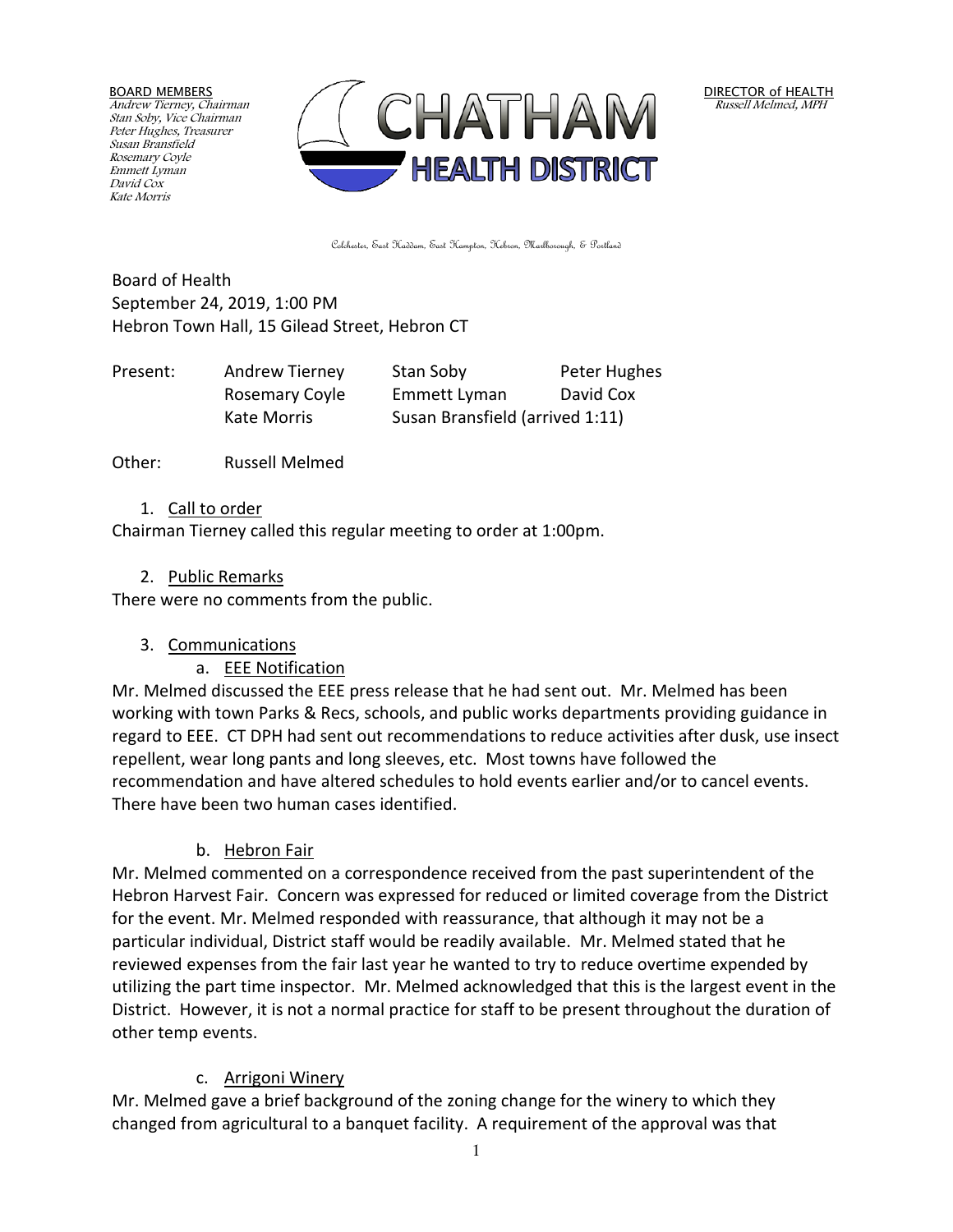restrooms would be built. A new septic system was installed. However, restrooms were never constructed. They have been using unpermitted port-a-potty's. Mr. Melmed issued an order to discontinue use. The owner has requested an appeal. The Board expressed concern for the town to also enforce their codes, regulations, and conditions of approval.

Mr. Melmed presented the Board with a letter of support to Middletown Public Schools, Dr. Michael Kalinowski, in support of applying for and participating in a Healthy Enhancement Community grant. The Board was in consensus to provide the letter of support. *(Ms. Bransfield arrived 1:11pm)*

## 4. Director of Health Report

- a. Written report sent in advance (Attached)
- b. Questions

Mr. Melmed did make note to the fact that the main office will be closing 1 hour earlier on Fridays to adjust for the inconsistency in work hours and office hours beginning October  $1<sup>st</sup>$ . Also noted, was a \$15,000 salary deficit to the approved 2019-20FY budget. This is a calculation error that was unfortunately carried over from last year and will be corrected with the upcoming budget preparation.

## 5. Old Business

With Mr. Cox being new to the Board, Mr. Tierney commented on the ongoing concern of the Board for District applications and fees not being collected within the land use offices, particularly in East Hampton. Mr. Melmed stated that he has had conversations with the office in an effort to gain more cooperation.

Discussion was held regarding EEE and preparations and precautions for the Portland Fair.

# 6. New Business

# a. Discussion of FY20 Budget

Mr. Melmed discussed the \$15,000 budget deficiency as well as a \$6,000 worker compensation audit difference bringing our current short \$21,000. With this deficit it is not possible to retain Mr. Mitchell for any additional time. Mr. Melmed discussed transferring funds from the contracted food inspector line item to salaries to hire a more experienced person to fill the gap in Mr. Mitchell's departure. Posting for a Sanitarian II position is expected to go out in October.

# b. Use of designated funds for car purchase

Mr. Melmed stated that we currently have a vehicle at the Portland town hall that does not run and is unsafe. Although not budgeted for this fiscal year, there are funds available in the designated fund balance in which Mr. Melmed will be using to purchase a new vehicle.

# c. Transfer of funds from unassigned to sick and vacation payout

Mr. Melmed stated that there "unfunded liabilities" in the near future with Mr. Mitchell's retirement; vacation and sick payout. Currently there is about half the funds available in the designed fund balance for this purpose. Mr. Melmed will be transferring the remainder of the monies from the undersigned fund balance to cover these expenditures.